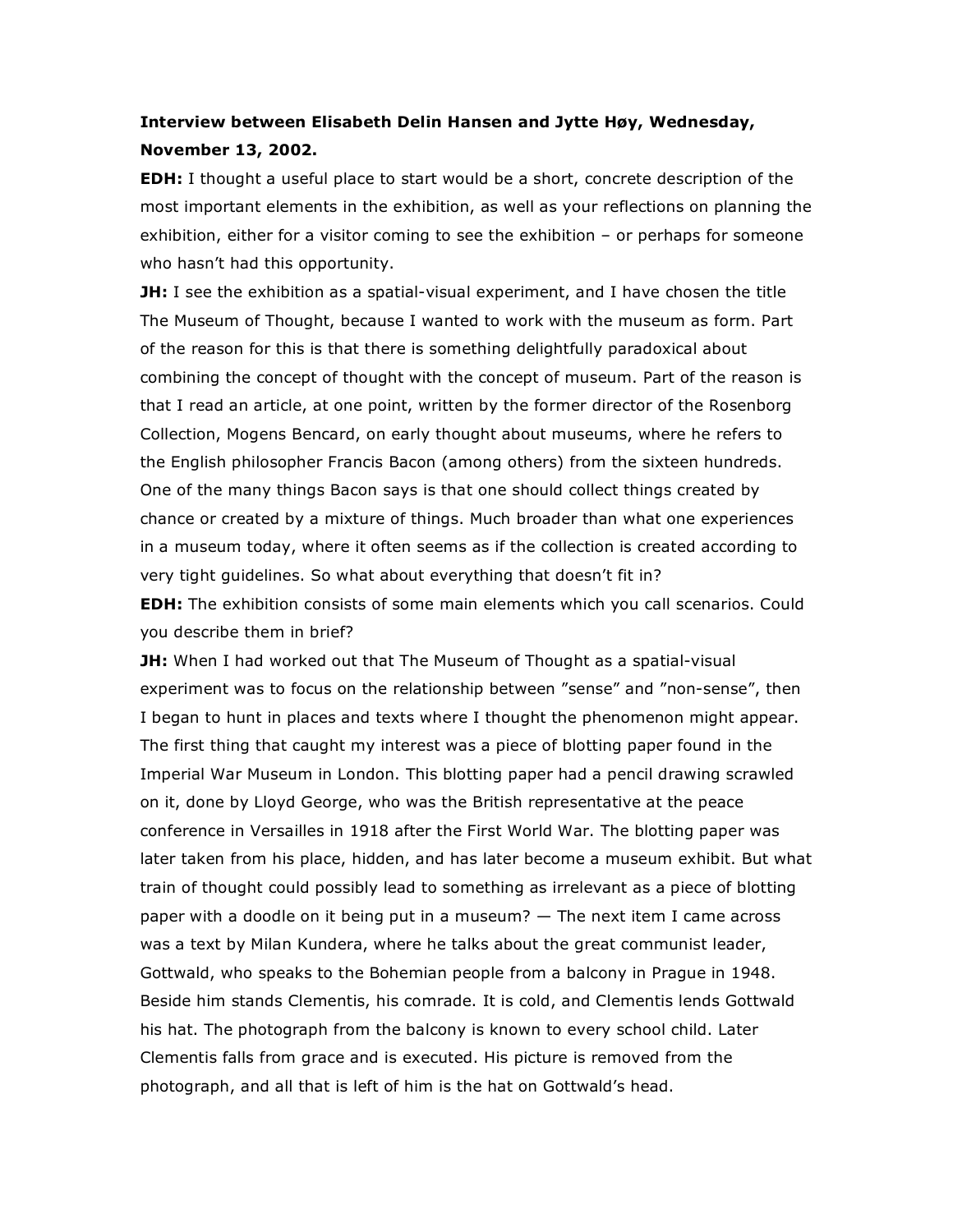**EDH:** Could you explore the individual scenarios in a little depth? **JH:** Yes, I have chosen to work from three scenarios. I had originally planned more, but when I had reached three, I found out that it would be more interesting to go into these three scenarios in depth rather than simply increase their number. One could say that the scenarios put the basic idea into perspective, and working on them in depth points to the many facets of each individual phenomenon. — The first scenario uses the blotting paper mentioned earlier as its point of departure. The second uses the text by Milan Kundera, and the third is based on the fact that Lenin's, Stalin's, Gorky's and Tchaikovsky's brains are kept in glass jars at the Institute of the Human Brain in Moscow. I build the scenario up around this. My working method is to find out what is central in and thus characteristic of the individual scenario. For example Clementis gives Gottwald his hat by chance in the episode between Gottwald and Clementis, and the hat survives the execution of its owner by chance. Chance plays a very large role in this story, and I have therefore chosen chance as a general feature of the way in which I work with the works of the scenario. — In the scenario with Gottwald and Clementis, chance appeared in the guise of an equestrian statue created by the sculptor Anne Marie Carl-Nielsen, where I later found out that something actually had been removed. In a preparatory sketch done for the equestrian statue on Christiansborg Slotsplads, one can see that there was originally a frieze at the bottom, consisting of a number of figures who were a selection of the Danish people. I thought that this was a good point, which was connected to the story of Gottwald and Clementis. When I investigated the matter more closely, I discovered that the frieze had been modelled in plaster and was now to be found in the Odense City Museums in the shape of plaster casts, which due to casting techniques are separated from each other in some strange shapes. One of these shapes is a fine little figure which actually has the foot of another figure with it, and I thought "Aha, this foot is just like the forgotten hat, something from someone else telling of a connection which no longer is visible". — Furthermore, something strange happened when I took pictures of the horse on Christiansborg Slotsplads. I walked around with my camera, and snapped pictures here and there, some behind and some in front, and when I later got hold of the contact print where one can see what is on the negatives themselves, I could see that the horse's tail ran across the negatives, drawing a line. This is "The Line of Coincidence". I choose to say that something exists called "The Line of Coincidence". And I created a work about it. Afterwards I began to see if there were other places where I could localise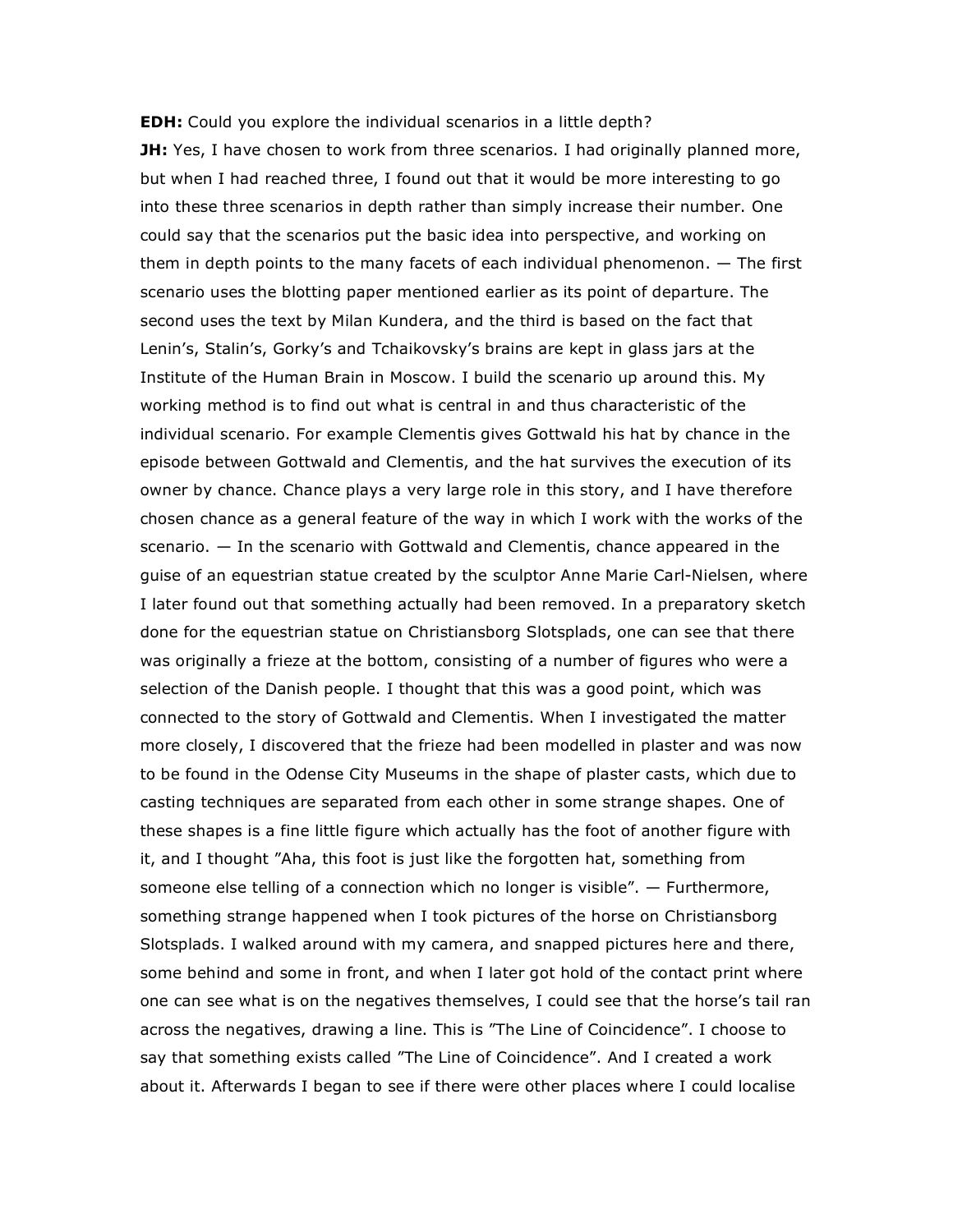"The Line of Coincidence", and I have chosen to include one more work which demonstrates this strange phenomenon.

**EDH:** Is this a work that you have created yourself, or a thing you have found? JH: No, it is also something found. One can say that a lot of scenario 2 consists of a strange mixture of things found and things which I have created myself, or things I have arranged so they in some way illustrate my idea. Somewhere in my preparations for the scene about Gottwald and Clementis I wrote: "A man on a balcony, a statue in a park, a borrowed hat, a lost glove, to be remembered, to be found". In this way the episode from Milan Kundera points to something which a perfectly ordinary Dane can experience in a park, where one can see the naked statues stand around freezing in the winter, and where someone has lost a glove which someone else has placed on the arm of a statue, so that it can be found again. I have given the whole tableau the title: The Lost and The Forgotten. There is a melancholy atmosphere connected to the text, the statue and the glove.  $-$  But some of my point lies in the nuances lying between "the lost" and "the forgotten". If we are talking about a glove, then it doesn't really matter whether it has been lost or forgotten, because the result is the same, even though the starting point is different. I have just added a little twist, where I think that "a man on a balcony", "a statue in a park" are images which in some or another way are similar, but at the same time are different. It's the same with "being remembered" and "being found". There are some nuances in the juxtaposition of words and images which interest me. **EDH:** Let us return to scenario 1 and talk a little more about it.

**JH:** Yes, this is the scenario with the blotting paper. I had some thoughts about creating a sculpture and the idea of translating things from one dimension into another, i.e. what does a flat drawing on a piece of blotting paper look like when it is translated into a three-dimensional sculpture? The question about the drawing from the peace conference is whether one can see the structure of peace in it.  $-$  When one sits doodling while on the telephone, then one sits making a certain movement which can be seen from the length of the line made when one's hand lies resting on the table while the pencil moves backwards and forwards. But what if one does this in space, in relation to the body, what kind of line is then drawn? Well, then the arm must draw the line. And I have sat and measured the length of the line, it turns out to be approximately 80 cm. So I have set myself the task of inventing a way in which I could work and build the sculpture just as I would draw it on a piece of paper. What it turns out to look like is really unimportant. The internal logic of the sculpture is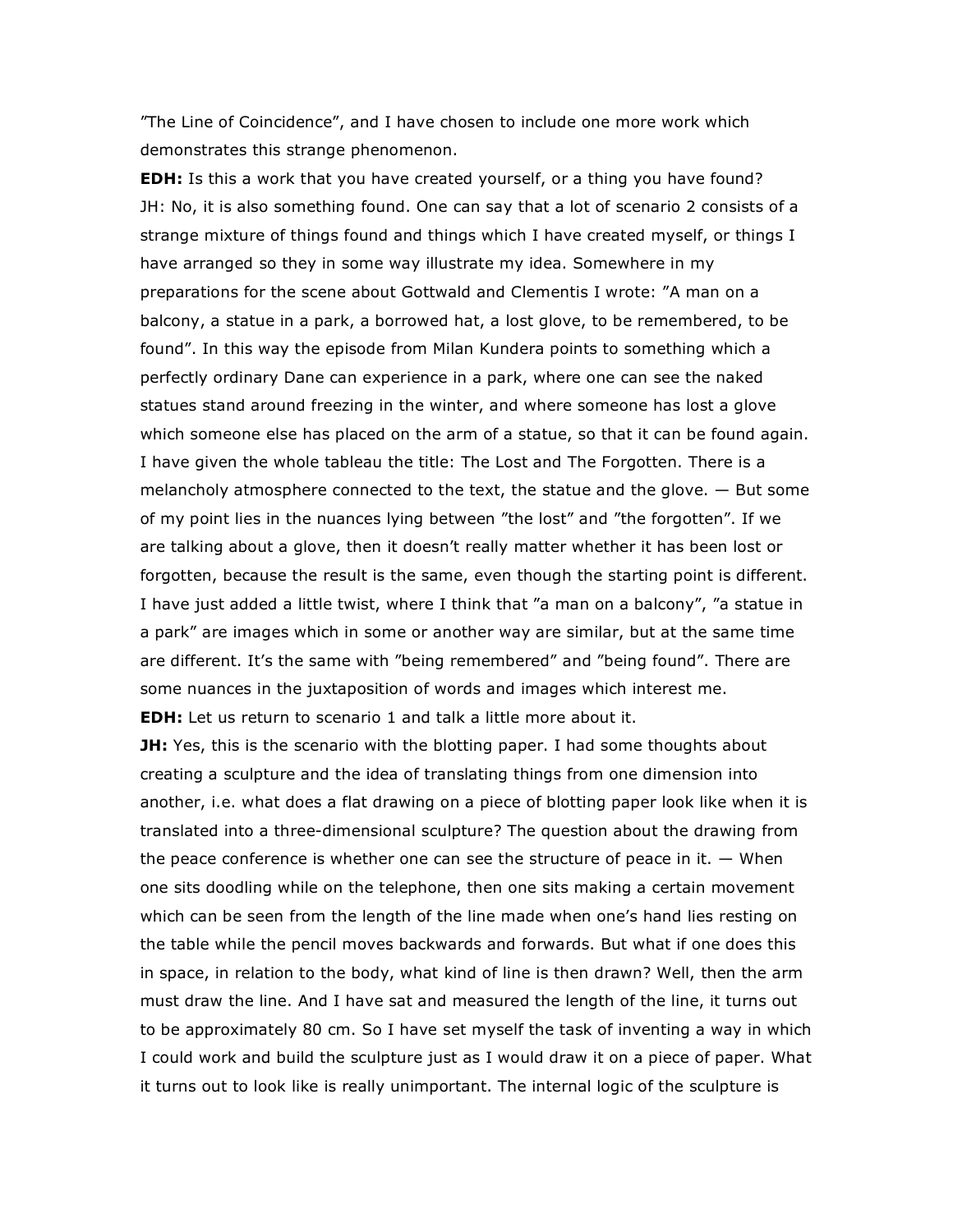what counts. This logic stems from the drawing on the blotting paper, therefore I call the sculpture: The Structure of Peace. — The work Chequered United is the ultimate consequence of the scenario with The Structure of Peace, just like The Line of Coincidence in the scenario around Gottwald and Clementis. — In this work I have taken a little element which looks like a grid, a kind of square, one could say. I have collected a large pile of photographs at home, which for me constitute a kind of material from reality. I have looked through them and chosen the motifs which have squares on them. I then put forward another postulate, the rather circumstantial postulate that everything which is chequered is part of a community of chequered things. I put the photographs in a box system, which itself is made chequered. And then the idea is to let anybody who comes in wearing something chequered to take a photograph home with them. — The third scenario is about Lenin's brain. The various brains, Lenin's and Gorky's and Tchaikovsky's, are kept in the glass jars mentioned before, but I concluded that Lenin's brain is the most interesting of them, simply because it also has a political element.  $-$  I was taken aback by the argument that the brains were kept solely for scientific purposes. Did they think that they could solve the riddle of what a genius was, were they collecting trophies, or was there some element of belief involved?  $-1$  thought quite a lot about whether to go to Moscow to bring his brain back to Denmark. But I decided that the sentence "Lenin's brain in Denmark" was enough to activate the fundamental concept. So I have chosen to hang the sentence on the wall and at the same time create a work with the sentence on it, and in this way spread the sentence around Denmark. — To examine the phenomenon of the preserved brains of geniuses I have interviewed various brain specialists. As a brain specialist you can have your training in biology, psychology or medicine. I chose one of each kind, from three different countries: Denmark, Russia and the USA. I then create an audio work from the interviews I have conducted, where I put my questions in one set of headphones and have their answers come through another. The answers are not necessarily related to the individual questions. All the questions are one place, and the answers another. And all the answers come in a way so that the physician and the psychologist, for instance, do not necessarily answer the same question in the same way. But it is precisely the divergence which interests me. Their diverse responses to my slightly wondering and philosophical questions create the space I want. EDH: How do you see The Museum of Thought compared to your earlier works? JH: I see the exhibition as a continuation of some of the investigations which go back to the large series with